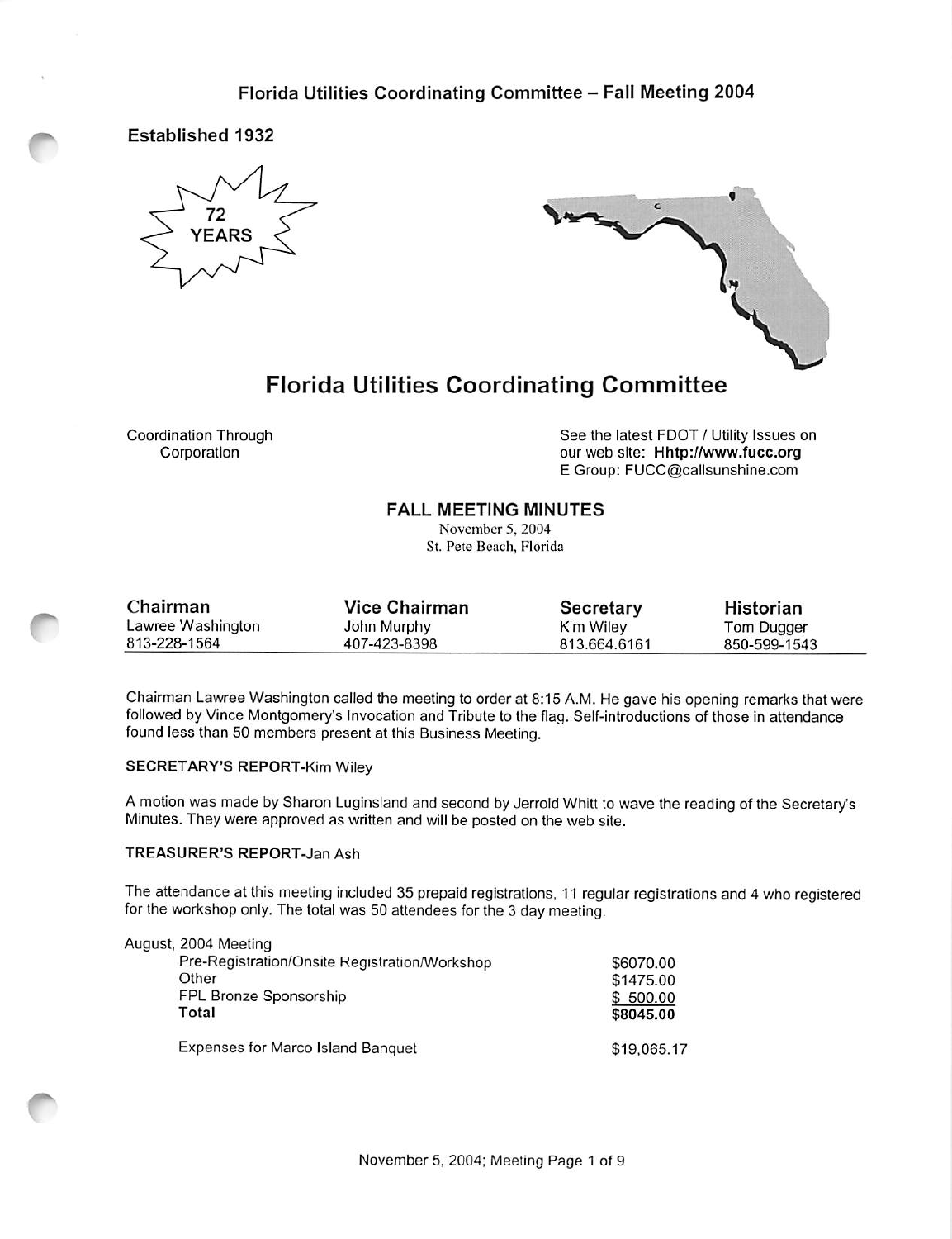(Treasurer's Report continued)

| November 2004 Meeting                           |              |  |
|-------------------------------------------------|--------------|--|
| Previous Bank Balance:                          | \$3156.50    |  |
| Pre-Registration                                | \$2110.00    |  |
| <b>Onsite Registration</b>                      | 660.00<br>S. |  |
| Workshop only                                   | 80.00        |  |
| Total                                           | \$2850.00    |  |
| Sponsorship's                                   |              |  |
| <b>TBE Group</b>                                | \$3000.00    |  |
| <b>Ash Engineering</b>                          | \$2000.00    |  |
| <b>FDOT</b>                                     | \$1800.00    |  |
| <b>Total Sponsorships</b>                       | \$6800.00    |  |
| <b>Anticipate expenses for November Meeting</b> | \$4000.00    |  |
| <b>Anticipated Ending Balance</b>               | \$8806.50    |  |

HISTORIAN'S REPORT - Tom Dugger could not be present at this meeting. He submitted the following information which was read by Vice Chairman Murphy:

### FIFTY YEARS AGO - November 5, 1954, Ft. Myers, Florida

CHAIRMAN-H. L. Martin, Florida Keys Electric Co-op VICE CHAIRMAN-R.S. Davis, Florida Power and Light Company SECRETARY-C.R. Mayhew, Southern Telephone Company, Tallahassee, Florida

NO MINUTES OF THIS MEETING

### TWENTY-FIVE YEARS AGO: November 2 1979, St. Petersburg, Florida

ATTENDANCE: TELEPHONE 20, POWER 12, FDOT 8, GAS 6, COUNTIES 2, ONE CALL CENTER 3. CONSULTANTS 1, MUNICIPALITIES 1.

CHAIRMAN-Horace Irwin, Florida Power and Light VICE CHAIRMAN-Ted Carlson, Florida Power and Light SECRETARY-C.E. Hanle, Southern Bell Telephone and Telegraph Co.

Members who attended that meeting that are still active in the FUCC are: Rocco DePrimo, Jim Haynie and Jim Wright.

The guest speaker from Florida Power Corp. outlined some of the technological developments and improved methods of providing energy with reduced availability of fuel. He discussed various research and experimental projects presently undenvay. A tape was shown with many of the projects including the use of "coil" and methane as fuel. Included were experimental methods of curbing pollution. The next tape showed the recent hurricane damages and restoration work in Mobile and Pensacola. Jim Dunning, Gulf Power Corp., Pensacola, expressed his appreciation to Florida Power Corp. for all the help they sent to the disaster area.

The FDOT asked if all utilities were receiving copies of the DOT'S Daily Diary on construction projects. The response was mostly negative. The FDOT assured they would see the utilities would begin receiving them.

The Standing Committee discussed the growing problems of Counties charging fees for permits. The recommendation was that a separate subcommittee be formed to gather information statewide regarding County permit fees. The Chairman asks for help from the District and Local Committees in this study. All Companies were urged to keep a close watch on the Counties which are establishing permit fees, or those that are increasing fees. We should e receiving some services in exchange for the fees, such as proper inspections, etc.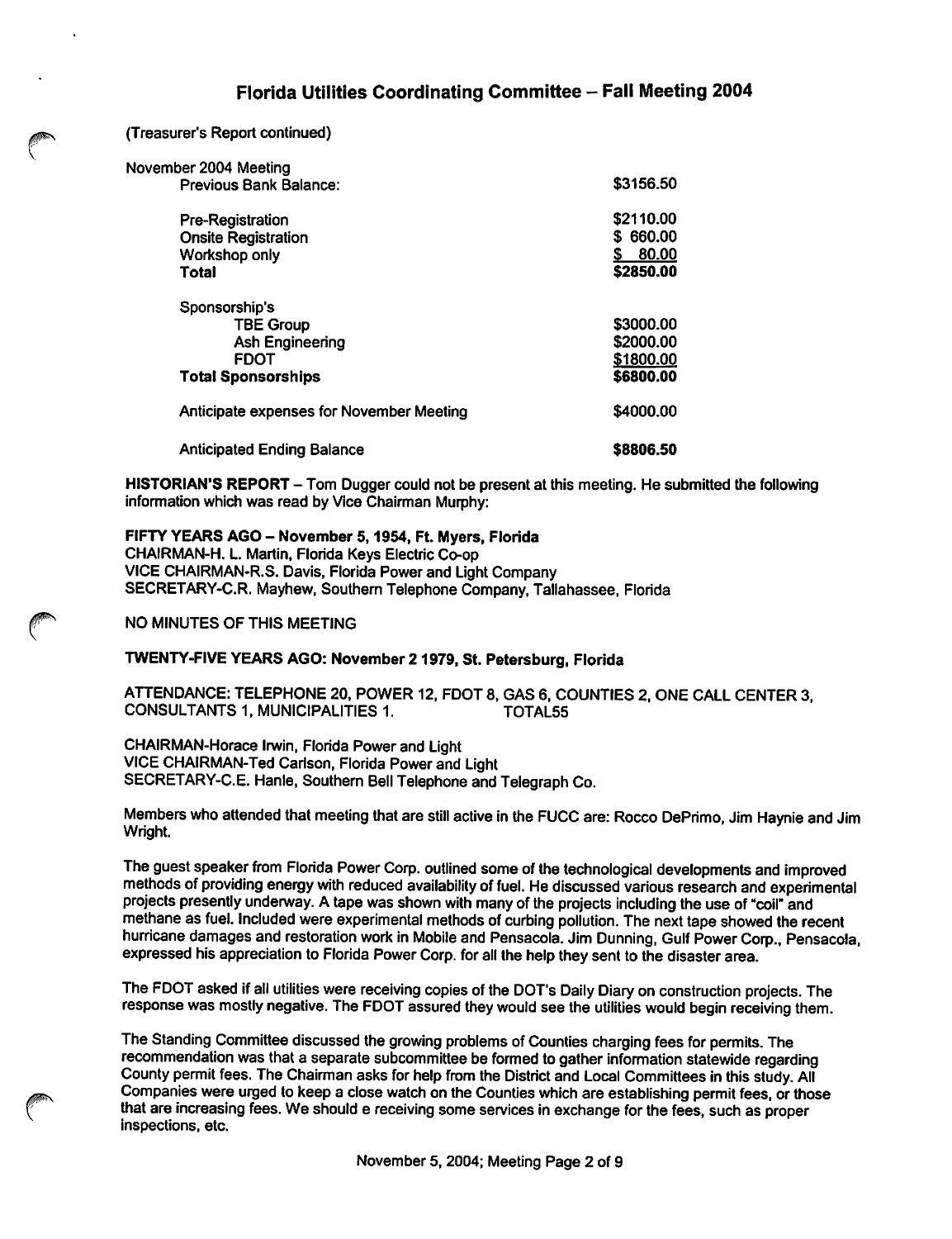SUNSHINE STATE ONE CALL CENTER-Cheryl Ritter gave the group the latest statistics in the June to October timeframe.

Incoming tickets were up 9.14% Transmissions were up 25.65% Phone calls were down 1847 Speed in answering the phone average was 26.38 seconds

The price of a ticket has been reduced from 62 cents to 60 cents. If there is a late response to a ticket, there is an additional charge of 59 cents for that ticket. The Sunshine Call Center is continuing to work for the members by reducing costs and increasing service.

#### FLORIDA DEPARTMENT OF TRANSPORTATION DISTRICT REPORTS

#### District One-Jerrold Whitt

District One is going to have only 1 District meeting this upcoming year so to be able to place more focus on that meeting. The tentative date will be sometime in April, but the exact date, time and agenda will be announced In the near future. Seven of the 12 Counties which make up District One still hold monthly utility meetings. The counties are Polk, Manatee, Sarasota, Charlotte, Lee, Collier and Highlands. The District's 5 year work program is handed out at all of these meetings. Any Utility Agency Owner needing a copy of the 5 year work program can call the District One office.

#### District Two-Vince Krepps

The local utility group meeting dates and locations are on the Central Office Utility website under "District News'. In the first week of December, the District Two planning office will present the 5 year work program for in 3 locations within the District. A meeting notice will be sent to all UAO's at the appropriate time by the District Two Utility Office via e-mail.

#### District Three-Rocky DePrimo

District 3 cancelled its district utility liaison meeting due to the hurricanes that hit the western part of the district. The meeting will be rescheduled in the near future.

#### District Four-Rocky DePrimo

The district continues its electronic mail-out of the status of all projects in the production and letting cycle. The utility industry should review the report and contact the District Utility Office with questions, issues, or concems on any project.

Next quarter, the District will be sending out the final production plans (plans as shipped for letting) on a CD in a pdf format. If a utility has any problem with the CD, please contact the Utility Office, (954) 777-4126. Also, electronic files of projects in the production and letting cycle are always available for the utility industries' use. Please contact the in-house designer, the consultant designer, or the District Utility Office.

#### District Five-Gary Bass

Ginny Dresser was introduced into the District Five Utility office family. There is going to be a QA/QC process put into place for all Utility Coordinators. 1-4 and 408 Interim Interchange has 16 million dollars in utility reimbursement. Frank, Rick, John and Vince are heavily involved in the project. The goal is to have the plans cleaned up and ready for the June "05 letting by February. The construction on the project will begin January 2006. The upcoming District Liaison meeting is scheduled for February 24<sup>th</sup> at Altamonte Hilton.

#### District Six-No Report

#### District Seven-Sally Prescott

District 7 recently completed 3 different sessions of Utility Coordination training. The Florida Gas / Right-of-Way / Scheduling Concems for Designers training will be Dec. 3 in Tampa.

The D-7 Utility Liaison Conference was Oct. 1,2004 with presentations on the FDOT D-7 5 Year Work Program, Pasco County (Pennies for Pasco), roadway projects and Verizon's FTTP project.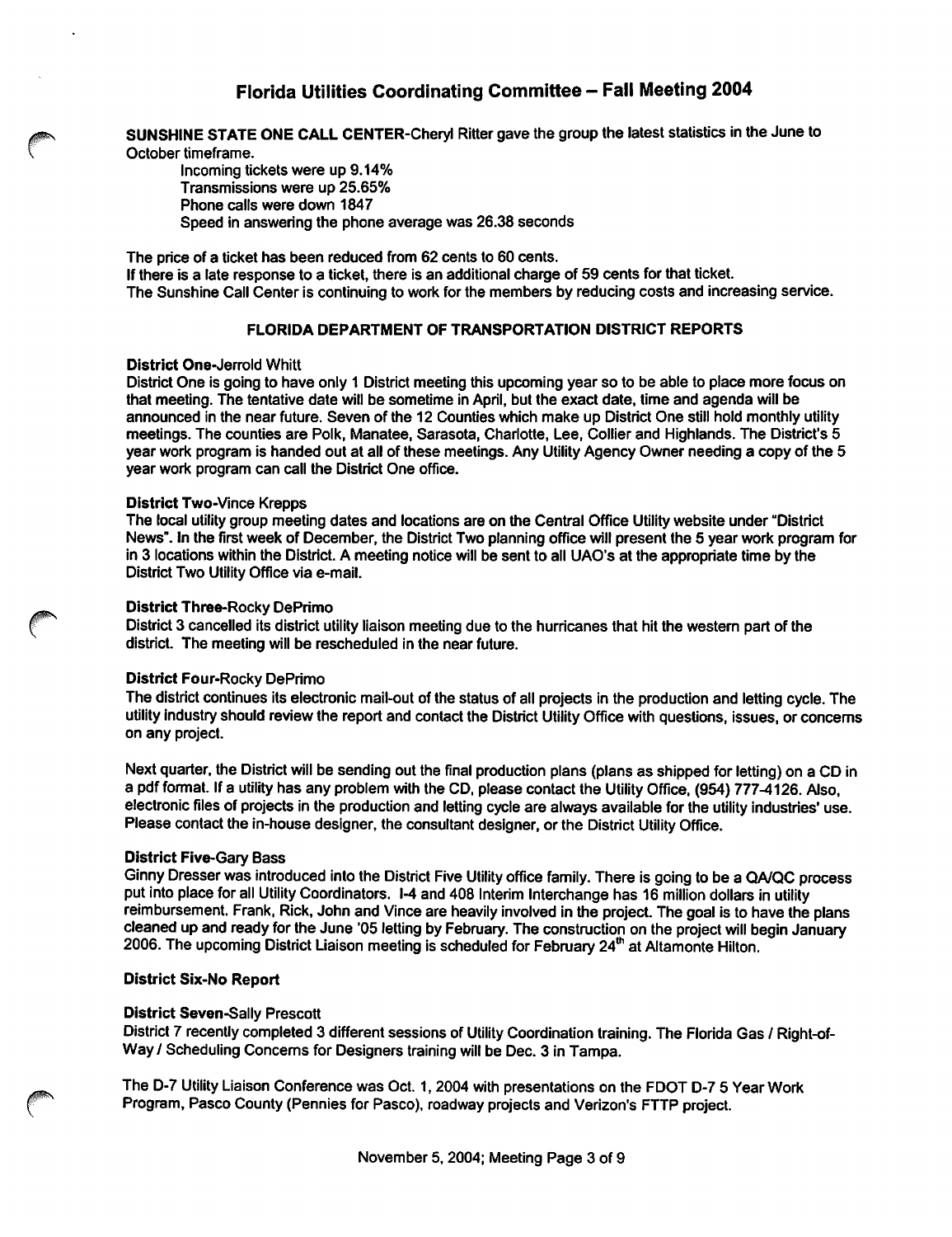(District Seven Report continued)

D-7 Monthly Design and Construction Reports are posted each month on the FDOT Utilities Website under "District News".

#### TURNPIKE ENTERPRISE DISTRICT-Lawrence R. Hayduk

MEDIAN GUARDRAIL: The Tumpike Enterprise is proposing extensive new median guardrail installation in Lake, Osceola, Orange, Indian River, St. Lucie, Okeechobee, Sumter, and Dade counties. Over 150 miles of median guardrails have been added to our miscellaneous design contracts. Construction on some of the projects has begun. Construction of each project will last approximately 6-12 months depending on the length of the project. Six projects have been designed and let. The median guardrail projects will reduce cross over accidents on the north sections of the Tumpike.

FPID 405270-1: The turnpike is working on a PD&E Study for a new road corridor in Citrus County. The road will be an extension of the Suncoast Parkway. The Suncoast Parkway Phase II project will extend the Parkway from US98 in Brooksville to US19 (Approximately 27 miles). Ten possible corridors are being evaluated for impacts.

FPIDs 403497-2,403497-3,403498-2 and 403498-3: These projects will extend the Western Beltway (SR 429) from Seidel Road in Orange County to 1-4 in Osceola County, A distance of approximately 11 miles. SR429 is a joint project with OOCEA. These are major projects with significant utility activity. Construction is underway on all projects. Completion of all sections is slated for December 2006. Once completed, you will be able to travel on SR429 from 1-4 in Osceola County to US 441 in Apopka.

FPID 232074-1: This project is a new interchange with SR710 and the Tumpike in Palm Beach County. The new interchange will relieve congestion at existing interchanges in the north Palm Beach County. The project has been let with construction completion scheduled for February 2006. Minor utility relocations are associated with this project. We are coordinating with District 4 on a railroad crossing upgrade as part of the project.

FPID 406150-1: This project will widen the Turnpike mainline from 6 to 8 lanes in north Broward County. The project starts just south of Atlantic Boulevard and goes to the Palm Beach County line a distance of roughly 7 miles. Preliminary design is underway. Major utility impacts are expected including FGT gas line relocation. Letting is scheduled for March of 2007.

FPID 406148-1: This project will widen the Tumpike mainline from 4 to 8 lanes from 1-4 to SR429 in Orange County. The project is roughly 8 miles in length. Preliminary design is underway. Letting is scheduled for March of 2007.

FPIDs 406094-1 and 406097-1: These projects will widen the Turnpike from 6 to 8 and 10 lanes in Broward County. These projects are being developed under contracts that combine the PD&E and design efforts. There will be extensive utility involvement on both projects. The projects are under going major re-designs to accommodate FGT gas line relocations the full length of the project. The projects will be constructed in a sequence to allow FGT to relocate their line. Both projects will take three years to construct. Approximately twelve miles of the Tumpike will be upgraded.

FPID 406092-1: This project is to widen the Turnpike mainline from Atlantic Avenue to the Lantana mainline toll plaza in Palm Beach County from 4 to 6 lanes and ultimately to 8 lanes. Construction has started. Construction will take approximately two years. Previously, the project included modifications to the existing interchange at Atlantic Avenue, along with widening of Atlantic Avenue within the interchange limits. This portion has since been removed from the Turnpike widening and will be let as a separate project approximately one year later because of delays in ROW acquisition.

FPIDs 406095-1 and 406095-4: These two projects will widen the tumpike mainline from 6 to 8 lanes from the HEFT to Griffin Road (roughly 6 miles). Survey and preliminary design are underway. Plans production is scheduled for completion in early 2007. Extensive utility relocation will be required including FGT gas lines.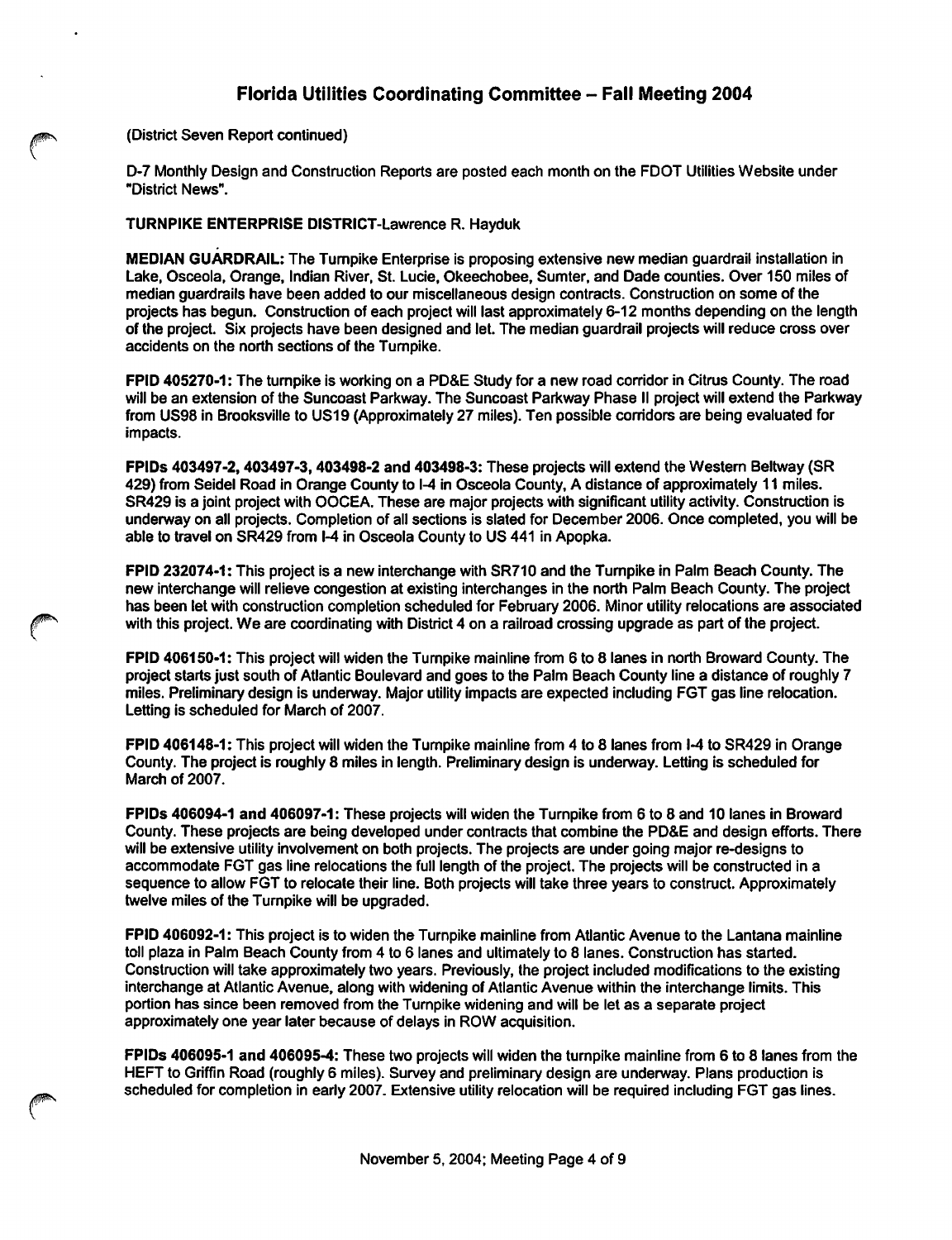FPID 406090-1: This project is to widen the Beeline Expressway, SR528, in Orange County from 4 to 6 lanes, a distance of approximately 8 miles, from 1-4 to Boggy Creek Road. Phase III plans are under design and utility coordination is ongoing. Letting is scheduled for October 2005.

FPID 406091-1: This project is to widen the Turnpike Mainline in Orange Count from 4 to 8 lanes, a distance of approximately 6 miles, from 1-4 to SR528. Phase IV plans are complete and the project is scheduled for letting in January 2005. Utility coordination is ongoing.

FPID 406112-1: This project will add a new interchange at Jog Road and the Turnpike in Palm Beach County. The project will relieve crowding at the existing West Palm Beach Interchange at Okeechobee Boulevard. The design is complete and we are in the right of way phase of the project. Letting is scheduled for September 2005.

FPID 406102-1: This project will add new ramps at the existing interchange between the Turnpike and SR408 in Orange County. Construction is underway with the completion slated for 2006.

FPID 411237-1: This project will add a new interchange on the Turnpike at Kisslmmee Park Road in Osceola County. The interchange will give residents in St. Cloud better access to the Turnpike. Design is underway with construction to start in 2005.

FDOT CENTRAL UTILITY OFFICE UPDATE-Gordon Wheeler for Ken Weldon

#### Utilitv Accommodation Manual:

A public hearing was held on October 22, 2004. Issues from the industry were discussed. FDOT provided input as to why the changes to the UAM were made. Some issues are still outstanding. The FDOT has established a Nov 19,2004 deadline for clarifications to comments received during the hearing to be officially filed. FDOT will evaluate the comments for further changes to accommodate those suggestions. Plans are to submit the UAM to the JAPC attorney December 1.

#### Utility Training for Designers:

The training will consist of 3 parts: FGT issues, R/W issues, and scheduling and design concerns the Designers need to know to accommodate utilities. The FGT material will be similar to what they presented during the Design Conference. Some openings still exist but you must register with Nancy. She can be contacted through the Utilities web site, e-mail, or telephone. The schedule has been established and is as shown below:

| Chipley      | November 16 | $9:00 - 12:00$ |               |
|--------------|-------------|----------------|---------------|
| Jacksonville | November 18 | $1:30 - 4:30$  |               |
| Miami        | November 30 | $9:00 - 12:00$ | $1:30 - 4:30$ |
| Orlando      | December 2  | $9:00 - 12:00$ |               |
| Tampa        | December 3  | $9:00 - 12:00$ |               |

| Chipley                                   | Jacksonville Urban Office                                  |  |
|-------------------------------------------|------------------------------------------------------------|--|
| <b>Chipley Materials Conference Room</b>  | D <sub>2</sub> / St. Johns                                 |  |
| US 90 East                                | 2250 Irene Street                                          |  |
| Chipley, Florida                          | Jacksonville, Florida                                      |  |
| Miami                                     | Orlando                                                    |  |
| D6 Auditorium Front/District 6-1000 Bldg. | <b>Turnpike Enterprise</b>                                 |  |
| 1000 NW 111th Avenue                      | Turkey Lake Service Plaza, Mile Marker 263                 |  |
| Miami, Florida                            | Bldg. 5315, Room 1093 and 1094/1st Floor Auditoriums A & B |  |
|                                           | <b>Turnpike Headquarters</b>                               |  |
|                                           | Ocoee, Florida                                             |  |
|                                           |                                                            |  |

Tampa

D7 Operations Conference Room/District 7 Headquarters 11201 North Malcolm McKinley Drive Tampa, Florida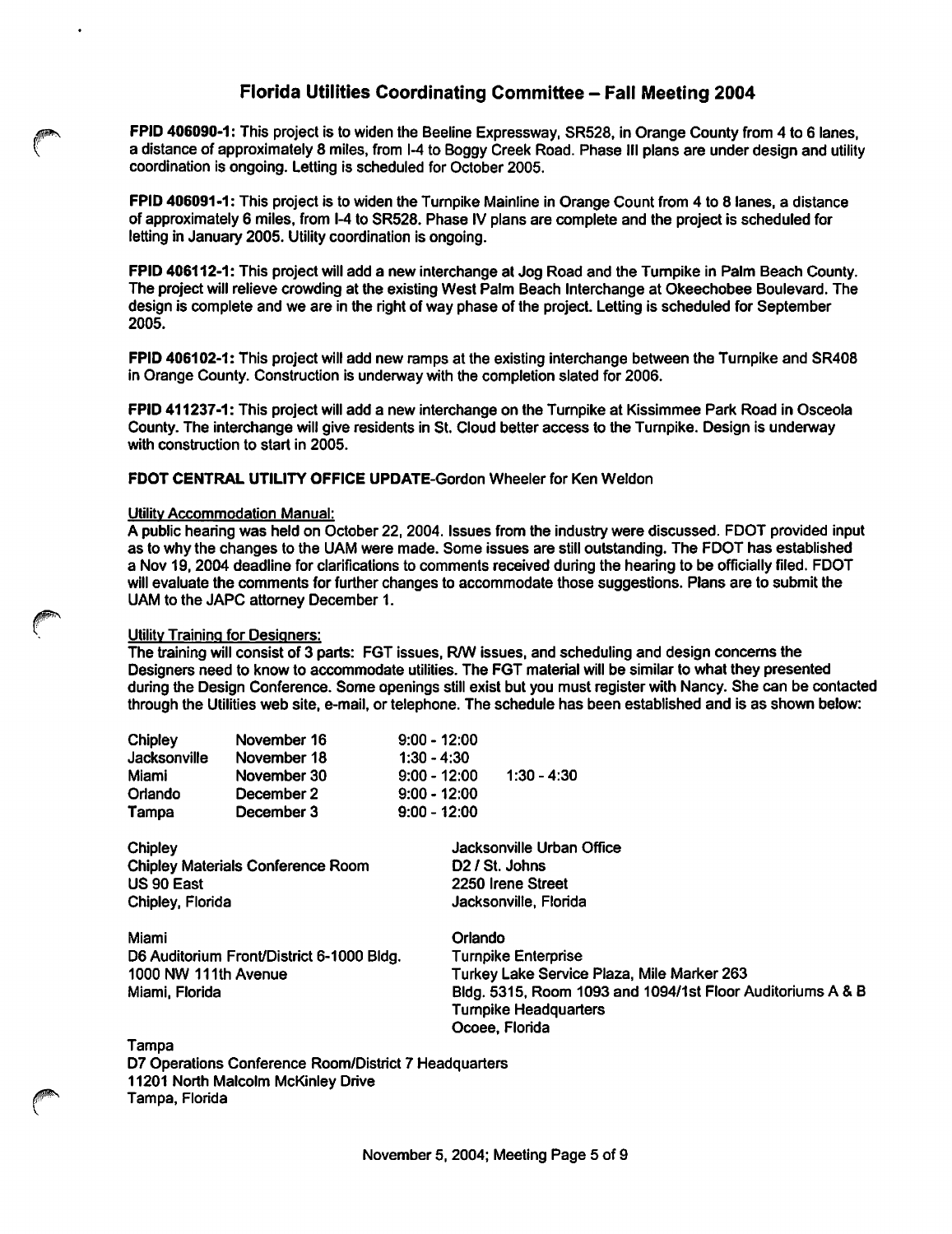#### Forms and Agreements:

FDOT utility forms and agreements have been updated to the WordForms format. WordForms was selected because Microsoft word is readily available to most computers and it will be easier to fill out the forms. The FOOT is changing other office forms to HTML format. The revision date of 10/4/04 on the .pdf documents is because the .pdf documents were generated from the WordForms document. There has only been a change in format, not context. The form may appear to have changed appearance but the text has not changed. FDOT will maintain the official content of the forms and agreements. No more proprietary software and no more having to enter a userlD to get to a form.

#### **Underground Imaging Pilot Projects:**

A pilot project is being conducted in D7. C/0 provided input to the statement of work. SSOCOF contributed \$50,000.00 to the pilot project effort. The Districts must now identify projects and partner with C/0 for assistance. (Central Office Update continued)

#### Research Update:

A prototype has been developed that will address 2 scenarios: Road Construction Projects where all utilities potentially have to be moved and when utilities want to install facilities in existing R/W. Beta testing for Utility Placement Software is to begin in December.

#### CADD Update:

Bill Gerry will present the current status of MicroStation 2004, Version 8.

#### Utility User's Guide:

The document is available from the Utilities web site. FDOT has received very little feedback on this document.

#### SPAM Filter:

FDOT has adopted a new spam filter. The system is one that leams what is and is not spam. Timely responses may be delayed because of this new system.

#### PROGRAM

Mr. Bill Gerry from the FDOT Central Office gave a presentation on FDOT Utility Task Team and the progress made in updating the DOT CADD Standards. See the attached Power Point Presentation.

#### COMBINED INTREST GROUP REPORT

The group discussed recent storm activity and what was learned in the aftermath.

Ron Popp with Sprint gave a synopsis of what Sprint went through with Charlie and Jean. His function was to maintain the power via generators for the SLC systems throughout the network. Sprint found that missing street signs and vandalism created major difficulties in their restoration efforts. Ron mentioned that they manned the EOC on a 24 / 7 basis at the Port Charlotte Airport and additionally had a command center in downtown Punta Gorda that was manned on a 24 / 7 for answers that came up throughout the Avon Park District.

Some questions that came up from Ron's synopsis:

Should additional locators be hired to work closely with the disaster command center?

Could a GPS system be used to mark existing sites to make them easier to find?

Were permits waived during restoration?

A. Yes. Both permits and locates were waived.

Jerrold Whitt brought up the DOT'S willingness to work with those Utilities whose cleanup efforts kept them from doing business as usual. Jerrold also mentioned that the FDOT went through an assessment of which projects would be affected because of the storms.

November 5,2004; Meeting Page 6 of 9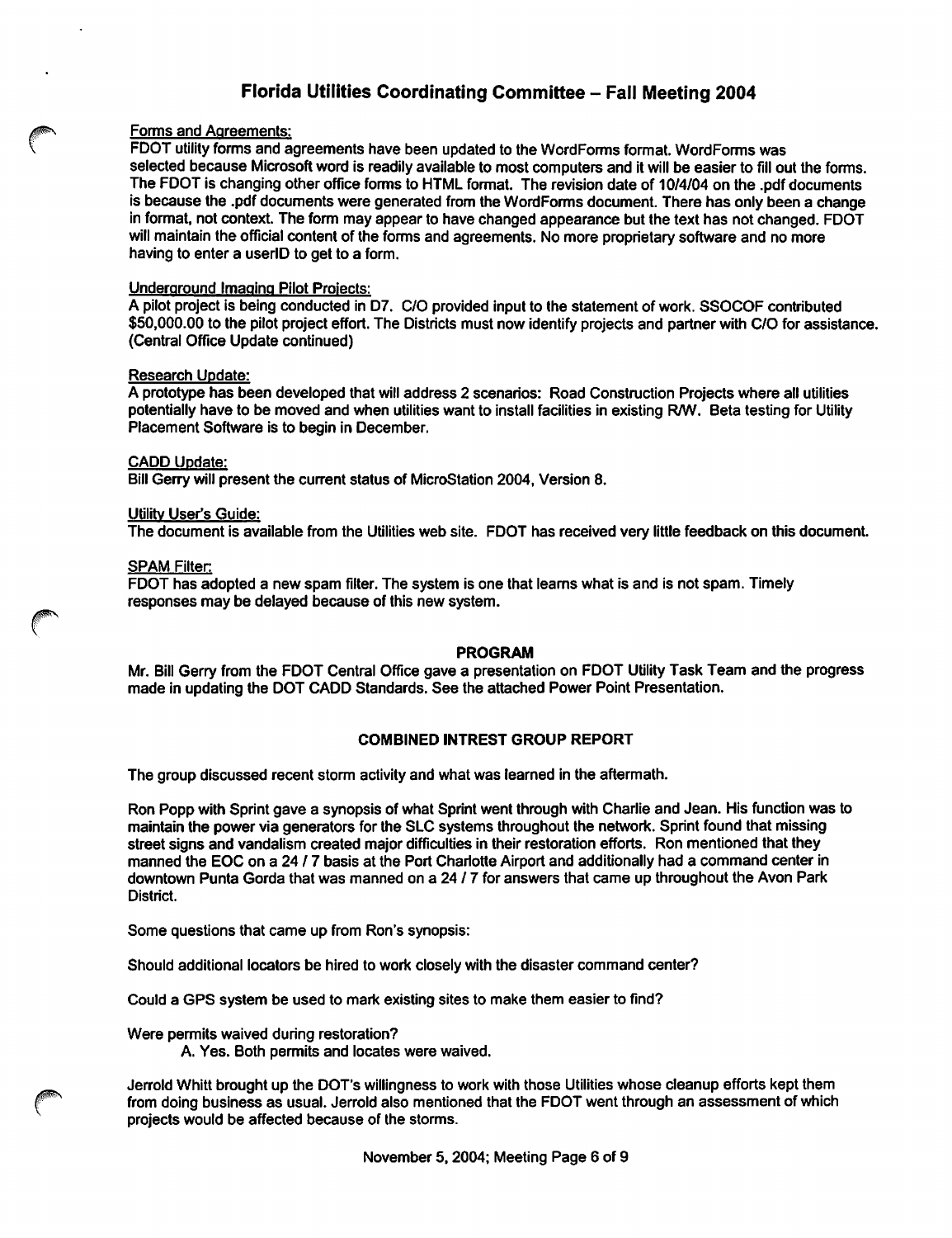Earl Fair with Clay Electric asked each power entity to talk about their storm cleanups. Giay Electric brought crews in from other states. His workforce doubled in size for restoration. Material was in short supply. Logistics to house and feed the additional crews became a problem. Their goal was to put the poles back in the same holes thereby minimizing the damage to other utilities. Clay Electric's crews also did tree removal from power lines in the ROW to ensure safety.

Vince Montgomery from the Orlando Utilities Commission mentioned that most of the 90% loss of power was due to downed trees. Their biggest challenge was to keep people away from power lines. Approximately 1000 contractors were brought in to help with the cleanup. After the first storm it took approximately 8 days to have power fully restored. They found that wooden poles withstood the storms better. Trees broke though the concrete poles.

Art Gilmore with Progress Energy stated that they turn off their power for flood prone areas during hurricanes. They were hit by 4 storms. After the last storm it took only 4 days to restore service. They had a storm center in which all utilities were housed. They kept the EOC informed of their progress. Progress Energy had a 43 million dollar storm fund. They spent 300 million.

Gary Butler with Lakeland Electric stated that they were hit by all 4 storms as well. They had many problems with fires caused by the electrical problems. They brought in 400 tree trimmers from as far away as Oregon to help. Emergency locates were needed which brought up the need for updated contact lists for other utilities. During their debriefing afterwards, they found that emergency teams such as police and fire departments did not know the difference between power, CATV, and telephone lines. This brought up the need for educating the community.

Ariene Brown with TECO brought up how communication was also a major issue for them. They realized quickly that radios were needed in the field due to cell phone outages. Crews worked 7 days a week. Service was up by the following Sunday. They used incident centers around the area to organize their efforts.

Cheryl Ritter with Sunshine State One Call added that the Sunshine Center was open for extended hours to provide information. She shared that when members of Sunshine declare extraordinary circumstances, as they did during the aftermath of the storms, excavators are not legally required to wait for locates. Instead they are allowed to proceed with caution showing due diligence by locating utilities themselves prior to excavation.

Cheryl also announced that ticket prices have come down 2 cents to 60 cents per ticket. Late notices will now cost 59 cents each.

Jerry Novak, also with Sunshine State One Call announced that the fiscal year ending May 31<sup>st</sup> was up 20% in tickets. Sunshine will be hiring additional employees to help with the increase.

Luis Castellanos with Teco Peoples Gas brought up that he would like to form a natural gas interest group. He requested that the FUCC generate a letter to help him bring awareness to utilities that deal in natural gas, jet fuel, and ammonia.

Bryan Lantz with Verizon requested a workshop on how to identify these types of utilities in the ROW.

Andrew Lund with Witten mentioned that they are starting the Ulmerton Rd project and welcomed visitors to the site. They are also recommending a best practice to the CGA for locating.

At the close of the meeting, discussion took place about the success of the interest groups meeting jointly and it was recommended that we try to do it at least once a year.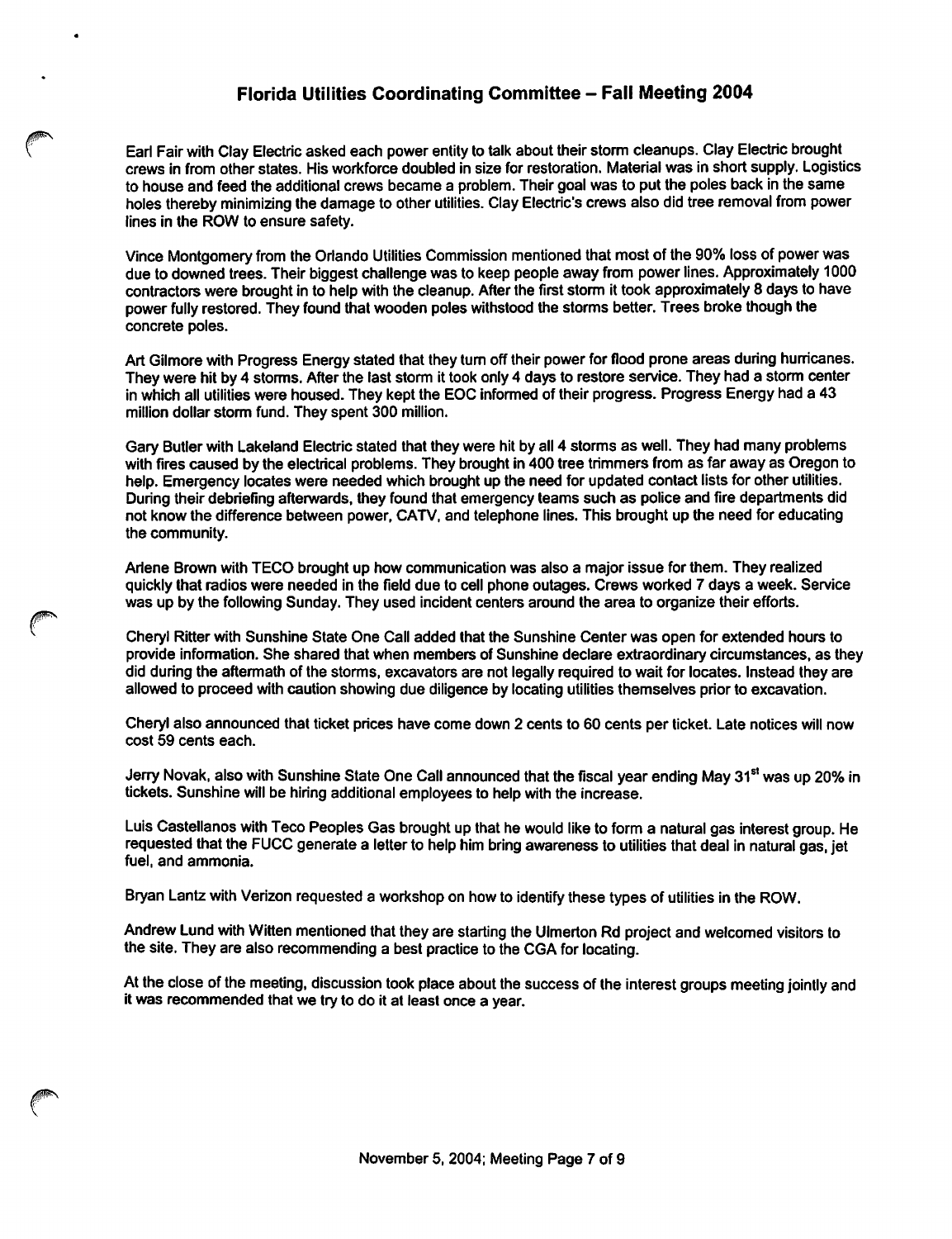#### STEERING COMMITTEE

The Steering Committee met on Wednesday afternoon, late to review the work of the various sub-committees.

- 1. There is stili a problem in accessing the web site to make reservations and payment of fees. The existing web site is not user friendly in all cases. Prepayment using the current method is getting to be time consuming. Jan Ash has discovered a service 'ACTEVA.COM" which will process our reservations, notify the Committee chairs, and bill an individuals or corporate credit card, forwarded a payment in the form of a single payment to the Treasurer. The site is secure. The user enters all of the data, so most of the responsibility is upon the user, ACTEVA issues a conformation and designates a reservations number for each item registered. The user is sent and electronic receipt and the FUCC received a written conformation of the reservations. The initial use of this system has the potential of saving FUCC \$500.00 a year. It will also eliminate the need to purchase or rent a credit card machine, and save the Treasure time in processing invoices and receipts. If a person decided to cancel, this must be made one week before the next meeting date.
- 2. FUCC needs to consider forming a Gas industry Sub-Committee. The natural gas transmission and distributions system should have better representation at FUCC.
- 3. FUCC needs to consider a Damage Prevention Sub-Committee. It goes without saying that a Damage Prevention Sub-Committee could work hand in hand with Sunshine State One Call for the betterment of all Utility Agencies and Owners. Educations to the contractors and general public will go a long way in damage avoidance.
- 4. It was suggested that FUCC revisit the idea of establishment of Utility Com'dors within the FDOT's RM. We also need to revisit the Best Use Practice of RM.
- 5. The FUCC should contact US Water Service, the Association of Underground Contractors, and General Contractors regarding their participations at the FUCC meeting.
- 6. The Meeting dates and locations for 2005 are confirmed. There was a suggestion that the next Annual Banquet have a Country - Western Theme.

#### UAM STANDARDS REVIEW No Report

#### E-BUSINESS / WEB PAGE

Sharon Luginsland was not able to attend the Steering Committee Meeting, but did ask Kim Wiley to share some information with the group regarding E-Business. Sharon made a change to the Meeting Registration page of the site that should enable everyone to Pre-Register Online, even FDOT folks. The form goes through a form processing site, once the user hits the submit button. The use automatically sees a confirmation page of the information they've just submitted. Because this is a free service, there is an advertisement included in the confirmation page, which results in the user having to scroll down to the bottom of the page to review their submitted information. However, at the top of the page it does indicate that their Registration for FUCC was successful. That way, there is no confusion about what the page is about. The "fox" eliminates the registration form from accessing the user's email to send the registration out. This is what was happening with the previous form. Because it does not access the user's email, there should not be any firewall issues. I encourage all to try this out and report any issues back to me. As always, Sharon is totally open to comments/suggestions to improve the FUCC website.

On a side note, Sharon was not able to make the steering committee meeting because it was being held on Wednesday night as opposed to the traditional Thursday. Her understanding of the meeting being held on Thursday was to provide a forum for each Interest group Chair, Subcommittee Chair, etc. to bring issues to the floor that have come up in the break-out sessions. Her concern is the lag time in the ability to address issues, which could dilute the ability of the FUCC to make positive changes in the industry.